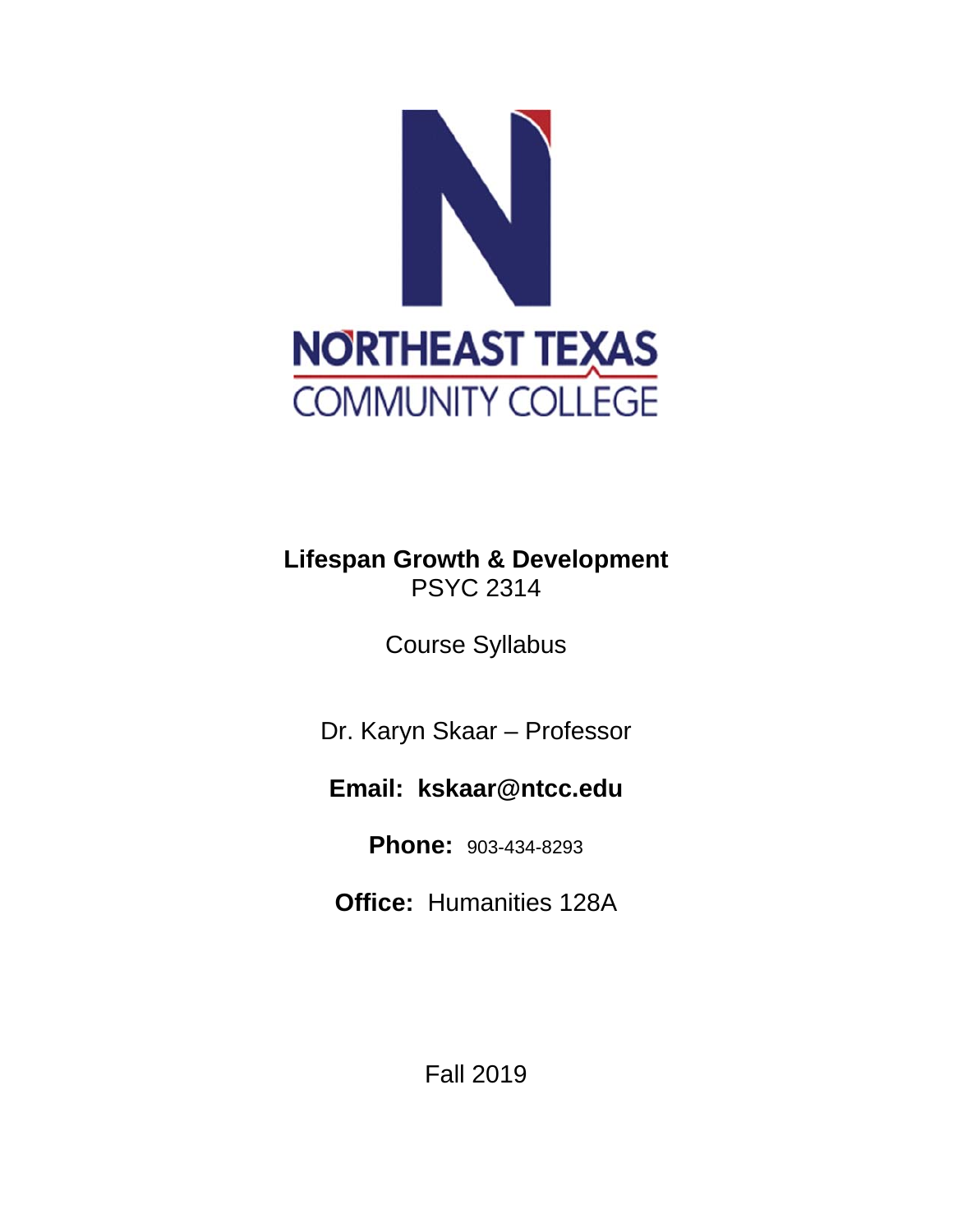### **I. Course Description:**

Welcome to Lifespan Growth and Development! This course will take a chronological look at growth and development throughout the lifespan. Human development is an interdisciplinary field interested in understanding human constancy and change. The following areas will be emphasized: the diverse theories and the strengths and weaknesses of each, the lifespan perspective, the sequence of human development and its processes, culture and context, the joint contributions of biology and environment, the interdependency of all domains (physical, cognitive, emotional, and social), and the interrelatedness of theory, research, and applications. Upon completion of the course, you should be able to identify the major theories, terminology, principles, processes, and methods in the above areas.

### **II. Textbook:**

Berk, L.E. (2018). *Development through the Lifespan, 7th ed.* ISBN # 978-0-13-441969-5. Please read the assigned reading and complete the learning objectives **BEFORE** that topic is covered in class. Expect to read everything more than once! It is a good idea to think about the "Ask yourself" questions in each chapter.

### **III. General Course Requirements:**

**Class attendance is required**. Please come to class prepared to discuss the reading scheduled for that day. I recommend that you keep a notebook for this course, in which you keep the course syllabus, class objectives, class exercises, and class notes. This notebook will be an invaluable asset when studying for tests.

#### NEW: For Security reasons the class doors will be locked when attendance is taken.

Use of electronics in class is restricted to taking notes or working on psychology related websites if asked. You may be asked to use your cell phones during class or your computers.

Students may use audio and/or video recording devices to record lectures or portions thereof providing that they get permission from me. Materials recorded may only be used by the student to aid in the completion of requirements for the course. Content recorded remains the property of NTCC and may not be duplicated for distribution and may not be sold to another party or uploaded to the internet.

Anyone who wishes to withdraw from class must take the responsibility to formally drop with the Registrar; otherwise a failing grade will be given. If you miss more than 3 classes, you should consult with me about your grade before withdrawing. I reserve the right to drop you from my class due to excessive unexcused absences. At any time you are concerned about your grade, you should talk with me.

Plan to participate in class and be interested in the subject matter. It is always a good idea to smile and have a positive attitude in class. Come to class prepared and ready to be an active learner. Earning the grade and learning should go hand-in-hand. Thinking deeply and relating information to experiences in life are really the best way to proceed in this course.

If the professor is late to class, you should check with the building secretary and wait 15 minutes before leaving.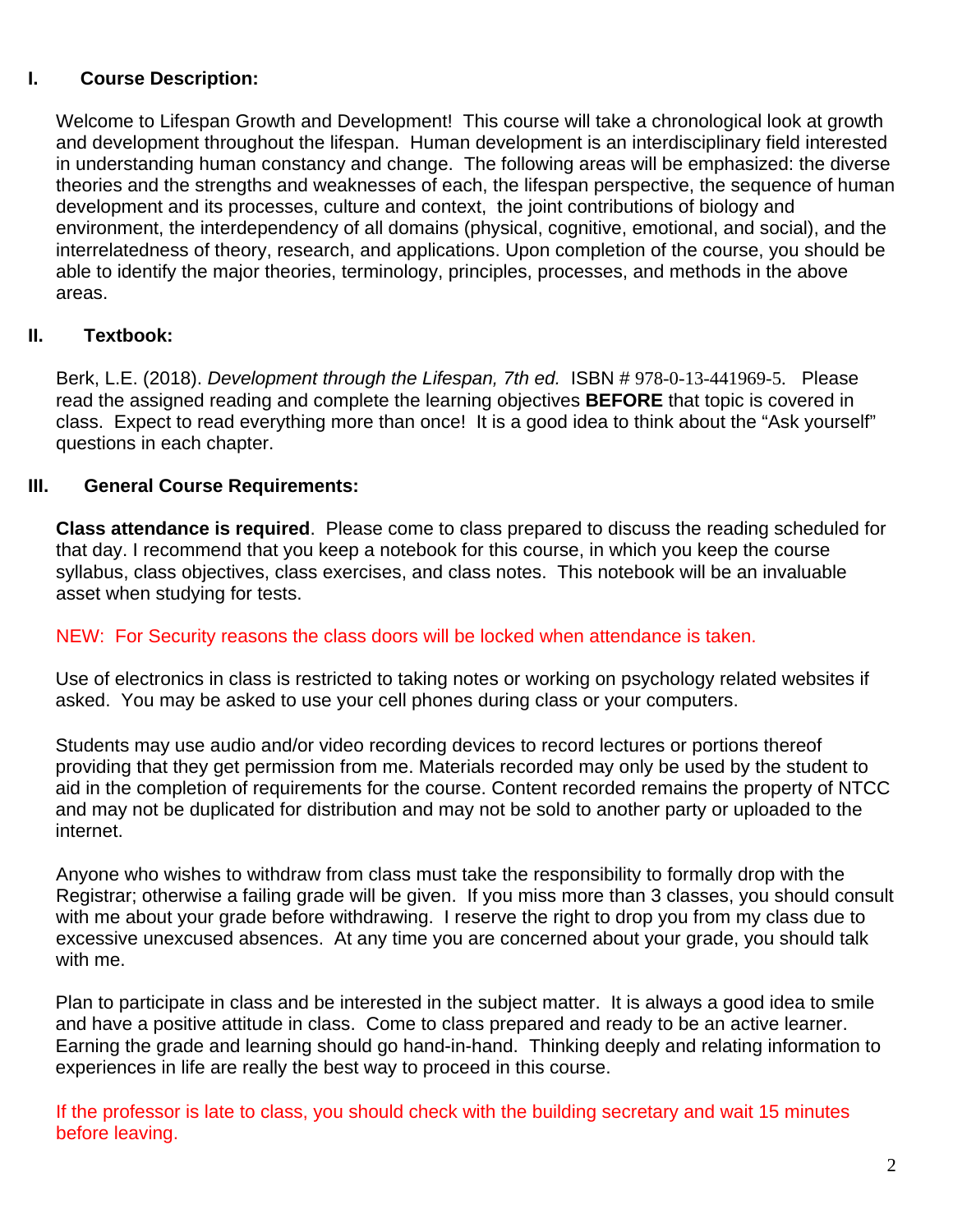The syllabus quiz and acknowledgement form at the end of the syllabus must be completed and turned in or you will be dropped from the class.

### **IV. Grading:**

There will be 2 quizzes and 4 exams over the textbook: All quizzes and exams will be in a multiplechoice format with possibly one essay question on each. **If you should miss an exam or quiz, there will be no make-up.** The first quiz will cover chapters 1 and 2 and will be worth 50 points. The second quiz will cover chapter 19 and will be worth 50 points. The regular exams and final exam will each count 100 points. **The final exam is optional**. The final exam will be comprehensive and may be taken to replace the score on one previous exam. Dates listed on calendar.

You will be expected to bring the answers to the learning objectives in written form for each chapter on the day we cover that chapter. These **learning objective sets** will be your homework/participation grade (**this means you must be in class to get credit**) and can be found in blackboard. Each of these objective sets could be worth 5 points at the instructor's prerogative for a total of 50 points.

There will be **4 empirical data sets** that as a class you will generate by answering survey questions. Individually you will be responsible for analyzing, graphically depicting and discussing the importance of the data as it impacts development. Each empirical data set will be **worth 25 points**. These **papers should be typed, double spaced**, written in 3rd person, in complete sentences and cited correctly. You may hand draw the graphs. **Late papers will lose 20 percentage points and will not be accepted later than 1 week after the due date.** Due dates listed on calendar. **Always put your section on every paper submitted.** 

There will be three **Observations paper**s each will be worth 100 points. One observation paper from each pair: either infancy or toddlerhood (ch. 4, 5 & 6), either early childhood (ch. 7 & 8) or middle childhood (ch. 9 & 10), either adolescence (ch. 11 & 12) or early adulthood (ch. 13 & 14), and either middle adulthood (ch. 15 & 16) or late adulthood (ch. 17 & 18). **If you write all 4 papers, I will only count the 3 highest scores toward your total points.** These papers should be **typed, double spaced**, written in 3rd person, in complete sentences and cited correctly. **Late papers will lose 20 percentage points and will not be accepted later than 1 week after the due date.** Due dates listed on calendar. **Always put your section on every paper submitted.** 

There will be **self-improvement** grades: Syllabus quiz worth 10 points, APA Quiz worth 16 points, Office visit to review first Quiz worth 5 points, Office visit to review each of the 4 exams worth 5 points (20 pts total), office visit to review first Observation Papers and first empirical data set worth 5 points each (all reviews should be completed within 1 week of grade being posted on Blackboard), and a comprehensive SLO quiz worth 30 points.

Extra-credit is usually not available in this course. Studying the text, coming to class, and doing the assignments are assumed to be sufficient work for this class. However, if bonus points are given for any reason, you will simply add all points together to get your final grade. Grades will be assigned on the basis of your points from assignments, quizzes, and major exams.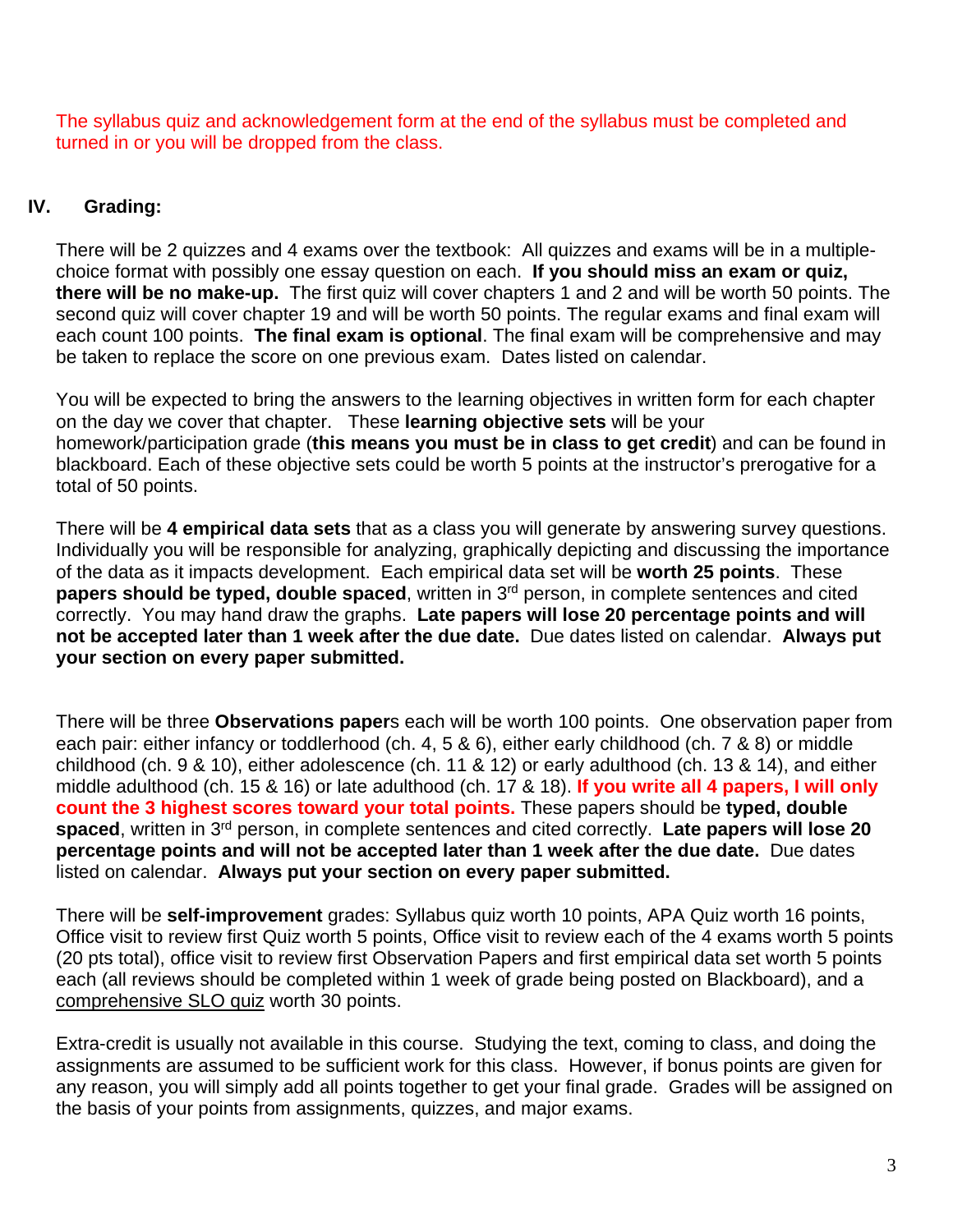Grades will be computed as follows:

| <b>Three Observations:</b> | $=$ 300 points |
|----------------------------|----------------|
| Four exams:                | $= 400$ points |
| 2 quizzes:                 | $= 100$ points |
| Objective sets:            | $= 50$ points  |
| Self-improvement:          | $= 90$ points  |
| Empirical data sets:       | $= 100$ points |

You may want to make the best grade possible so you qualify for membership in Psi Beta, which is the National Honor Society in Psychology. Ask me about the qualifications and what Psi Beta does here on our campus.

The grading scale below will be used to determine your final grade.

| Percentage | <b>Letter Grade</b> |
|------------|---------------------|
| 90-100%    | $=$ "A"             |
| 80-89%     | $=$ "B"             |
| 70-79%     | $= "C"$             |
| 60-69%     | $=$ "D"             |
| below 60%  | $=$ "F"             |
|            |                     |

## **CORE CURRICULUM PURPOSE AND OBJECTIVES**

Through the core curriculum, students will gain a foundation of knowledge of human cultures and the physical and natural world; develop principles of personal and social responsibility for living in a diverse world; and advance intellectual and practical skills that are essential for all learning.

Courses in the foundation area of social and behavioral sciences focus on the application of empirical and scientific methods that contribute to the understanding of what makes us human. Courses involve the exploration of behavior and interactions among individuals, groups, institutions, and events, examining their impact on the individual, society, and culture.

### **Core Curriculum Objectives for the social and behavioral sciences:**

### **Critical thinking:**

CT1: Students will demonstrate the ability to 1) analyze complex issues, 2) synthesize information, and 3) evaluate the logic, validity, and relevance of data.

CT2: Students will demonstrate the ability to 1) make informed decision, 2) arrive at reasoned conclusions, 3) solve challenging problems, and 4) use knowledge and understanding in order to generate and explore new questions.

### **Communication Skills:**

CS1: Students will effectively develop, interpret and express ideas through written communication.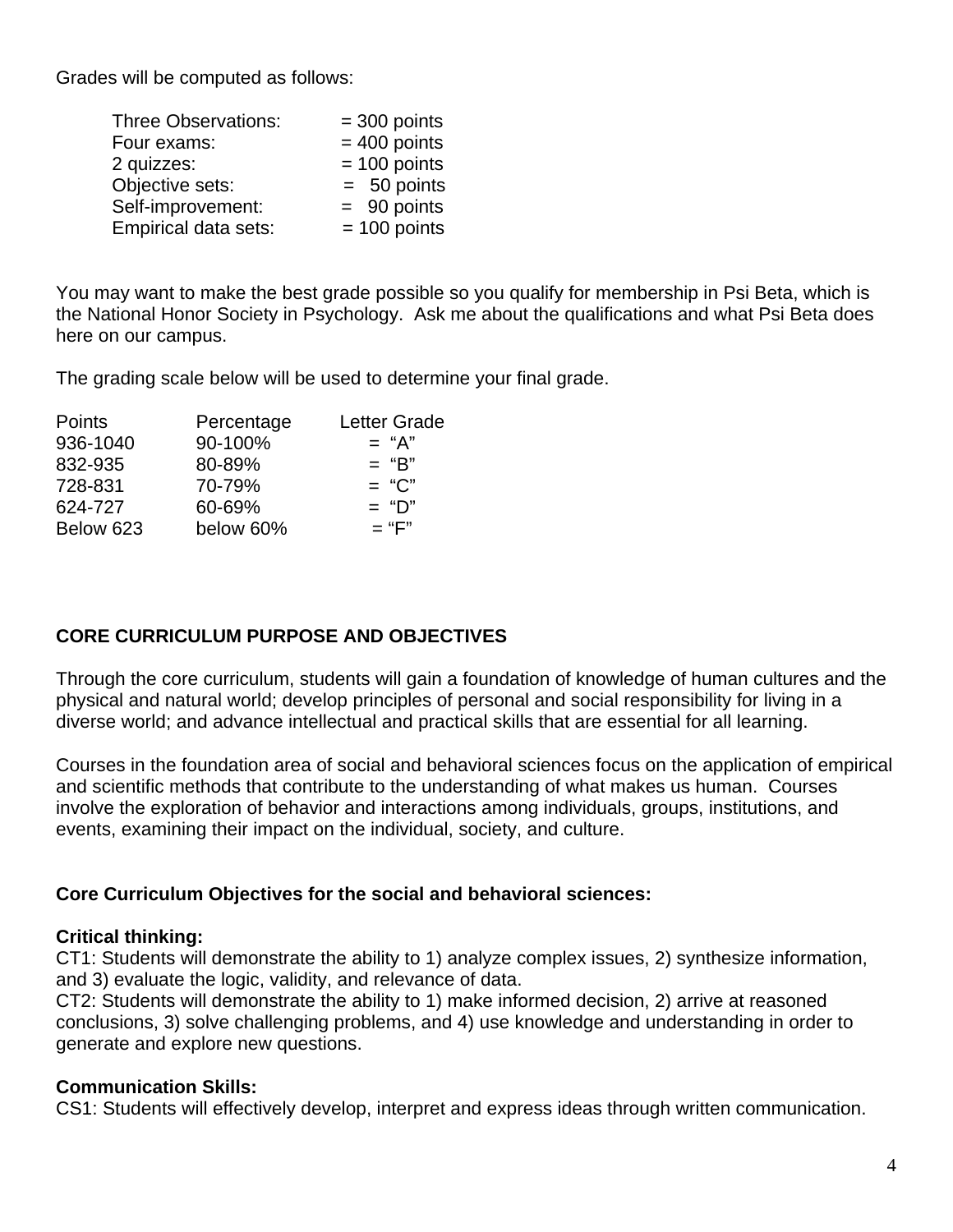CS2: Students will effectively develop, interpret and express ideas through oral communication within a specific timeline.

CS3: Students will effectively develop, interpret and express ideas using visual communications components.

## **Empirical and Quantitative Skills:**

EQS1: Students will manipulate numerical data or observable facts by organizing and converting relevant information into mathematical or empirical forms (e.g. equations, graphs, diagrams, tables, or words).

EQS2: Students will analyze numerical data or observable facts by processing information with correct calculations, explicit notations, and appropriate technology.

EQS3: Students will draw informed conclusions from numerical data or observable facts that are accurate, complete, and relevant to the investigation.

### **Social Responsibility:**

SR1: Students will demonstrate understanding of intercultural competence.

SR2: Students will demonstrate knowledge of civic responsibility.

SR3: Students will demonstrate the ability to engage effectively in regional, national, and global communities.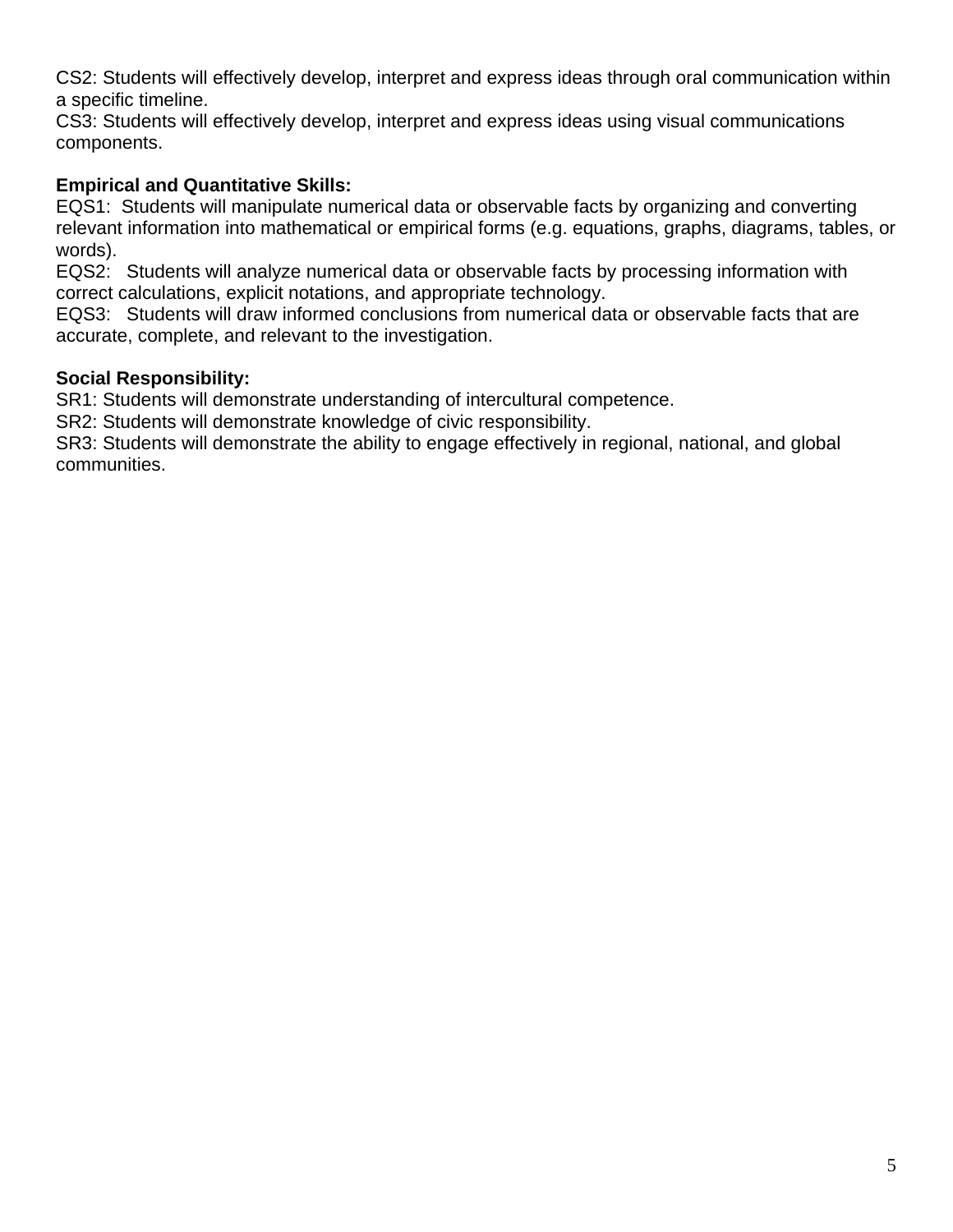## **V. Student Learning Outcomes (SLO's)**

Students enrolled in Psychology 2314 will :

- 1. Describe the stages of the developing person at different periods of the life span from birth to death.
- 2. Discuss the social, political, economic, and cultural forces that affect the development process of the individual.
- 3. Identify factors of responsible personal behavior with regard to issues such as sexual activity, substance abuse, marriage and parenting.
- 4. Explain the biosocial, cognitive and psychological influences throughout the lifespan as an ongoing set of processes, involving both continuity and change.
- 5. Describe the different developmental perspectives of the major theories of development (i.e. cognitive, learning, humanistic, and psychodynamic).
- 6. Identify examples of some of the cultural and ethnic differences that influence development throughout the lifespan.
- 7. Discuss the various causes or reasons for disturbances in the developmental process.

## **VI. Class Hours and Office Hours**

 Appointments with the professor may be scheduled for times other than the office hours. Speak with the professor before or after class to make arrangements**.** My office is located in the Humanities Building. When emailing the instructor, please include your course and section number in the subject line.

*Class Hours Office Hours* 

MW 9:30am-12:20pm

TR 8:00am-12:20pm

See Dr. Skaar's office schedule

## **Computer/Blackboard Access**

If you have not had the portal set up on your computer, you may want to get your computer "campus ready" by seeing Austin Baker in the Learning Commons Building (library). You will need to see him for internet access anywhere on campus and how to access the portal.

From the portal, click on the Blackboard link and then click on the course number for your class. You will access this with your first initial of your first name and your full last name and the last 3 digits of your social security number. No spaces. Example: jsmith378. Your password will be your birth date using 8 digits. Example: 04031979. If you have problems accessing your class, contact Austin Baker in the Learning Commons computer lab on campus or phone **903-434-8279 or 8280.** You may also email him at **abaker@ntcc.edu**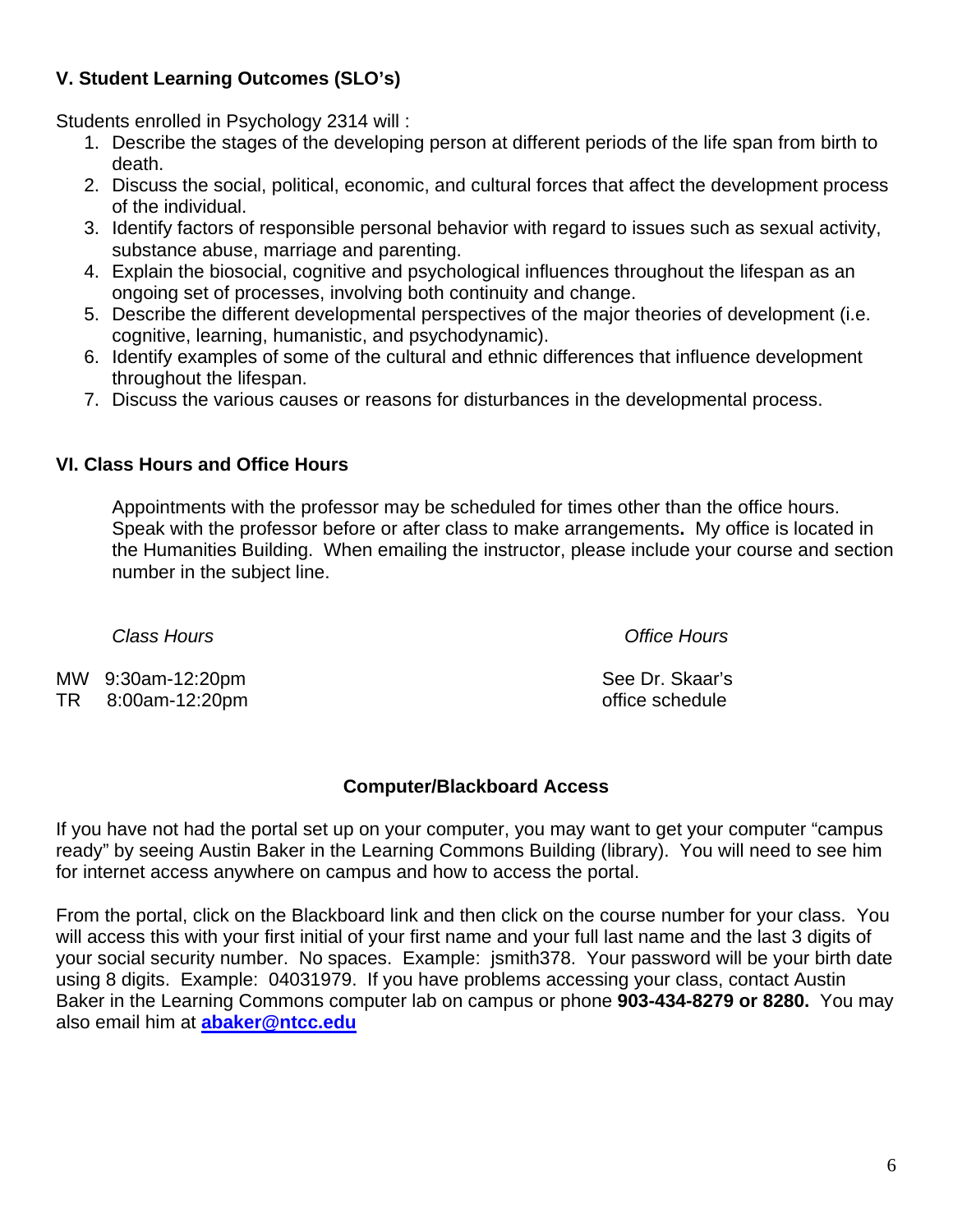### **OFFICIAL POLLICIES**

## NTCC Academic Honesty Statement:

"Students are expected to complete course work in an honest manner, using their intellects and resources designated as allowable by the course instructor. Students are responsible for addressing questions about allowable resources with the course instructor. NTCC upholds the highest standards of academic integrity. This course will follow the NTCC Academic Honesty policy stated in the Student Handbook."

## Academic Ethics:

The college expects all students to engage in academic pursuits in a manner that is beyond reproach. Students are expected to maintain complete honesty and integrity in their academic pursuit. Academic dishonesty such as cheating, plagiarism, and collusion is unacceptable and may result in disciplinary action. Refer to the student handbook for more information on this subject.

## ADA Statement:

It is the policy of NTCC to provide reasonable accommodations for qualified individuals who are students with disabilities. This College will adhere to all applicable federal, state, and local laws, regulations, and guidelines with respect to providing reasonable accommodations as required to afford equal educational opportunity. It is the student's responsibility to request accommodations. An appointment can be made with Katherine Belew, Academic Advisor/Coordinator of Special Populations located in the College Connection. She can be reached at 903-434-8218. For more information and to obtain a copy of the Request for Accommodations, please refer to the NTCC website - Special Populations.

# Family Educational Rights and Privacy Act (Ferpa):

The Family Educational Rights and Privacy Act (FERPA) is a federal law that protects the privacy of student education records. The law applies to all schools that receive funds under an applicable program of the U.S. Department of Education. FERPA gives parents certain rights with respect to their children's educational records. These rights transfer to the student when he or she attends a school beyond the high school level. Students to whom the rights have transferred are considered "eligible students." In essence, a parent has no legal right to obtain information concerning the child's college records without the written consent of the student. In compliance with FERPA, information classified as "directory information" may be released to the general public without the written consent of the student unless the student makes a request in writing. Directory information is defined as: the student's name, permanent address and/or local address, telephone listing, dates of attendance, most recent previous education institution attended, other information including major, field of study, degrees, awards received, and participation in officially recognized activities/sports.

## **Tobacco Use Policy (Smoking)**

The College District prohibits the use of any type of tobacco products, including electronic cigarettes, on College District grounds and in College District buildings, facilities, and vehicles in order to provide students, employees, and visitors a safe and healthy environment. This prohibition shall also apply to spaces leased by the College District. The use of tobacco products, including electronic cigarettes, shall be permitted in designated areas and private vehicles parked on College District property provided any residue is retained within the vehicle.

### **OFFICIAL COMMUNICATION**

**The college's official means of communication is via your campus email address. I will use your campus email address and blackboard to communicate with you outside of class. You**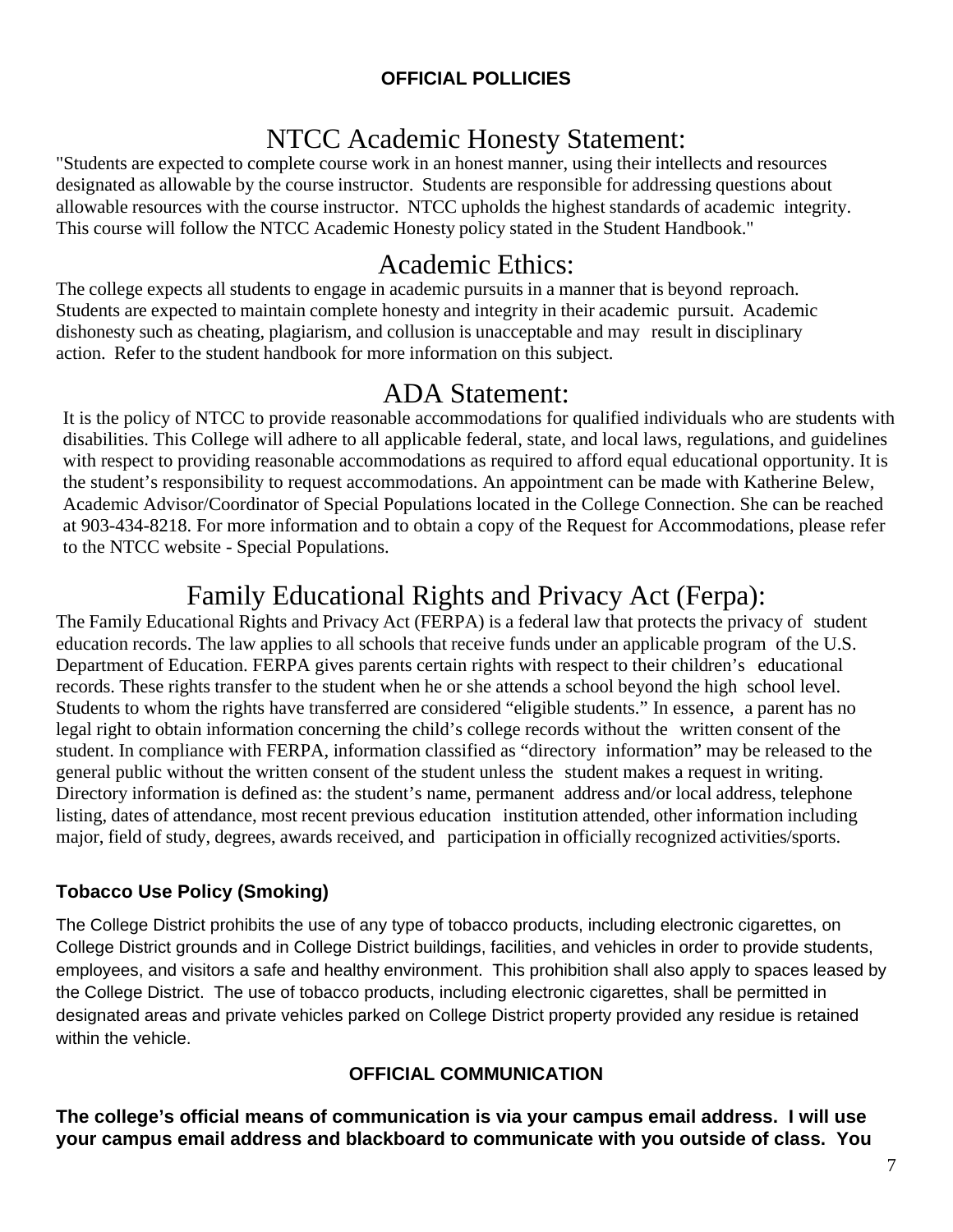#### **should check regularly in your mail and Bb for any postings. Clean out your eaglemail frequently so you will be able to receive the important information.**

#### **CHARACTERISTICS OF SUCCESSFUL (A-B) STUDENTS IN PSYC 2314**

**ATTENDANCE:** They come to class regularly and are seldom late. If they do miss a class or two for any legitimate reason, they let their instructor know. They do not miss several weeks of class and then return, expecting to pick up where they left off. If they are late, they let their instructor know at the end of the period, and they do not make a habit of it. Also, if they are late they slip in quietly and take the seat nearest the door. They do not disrupt the class. Students should not cut class because they do not have an assignment ready. Also, do not cut another class to work on a different class.

**IN CLASS:** They sit facing the instructor and at least make the effort to appear interested and attentive. They ask questions or make comments when appropriate or called upon to do so. They do not visit with their classmates, sleep, or do homework for another class. In group situations, they participate as required and contribute whatever they can to the group lecture. They complete all class assignments as directed and do not ask for make-ups on class work.

**MISSED CLASSES AND TESTS:** They get the name and telephone number of at least **three** classmates so that they can keep up with what is missed. If they miss a test, they ask their instructor for a conference to discuss the matter. They schedule any missed work to be made up within a week. They do not wait for the instructor to approach them and remind them that they have not done something; they go to the instructor. Likewise, if they need time extensions for the completion of an outside paper, they request those extensions ahead of time, not after the due date.

**CONFERENCES:** If for any reason they feel that their progress in the course is not satisfactory, they go to the instructor and request a conference. If one has been scheduled and they cannot make it, they let the secretary know, so that they can notify the instructor. **IN GENERAL**: They cooperate and communicate with their professor. They do not place him/her in a position of having to second-guess their behavior and come to incorrect assumptions regarding it. They RESPECT themselves and others. They also come with the **ATTITUDE** they want to learn. They know that the information may come in handy later on in life (not just for the test!). Learn what each teacher wants from you regarding what is considered appropriate behavior in the classroom. Most teachers will treat you with respect if you show respect and a desire to learn.